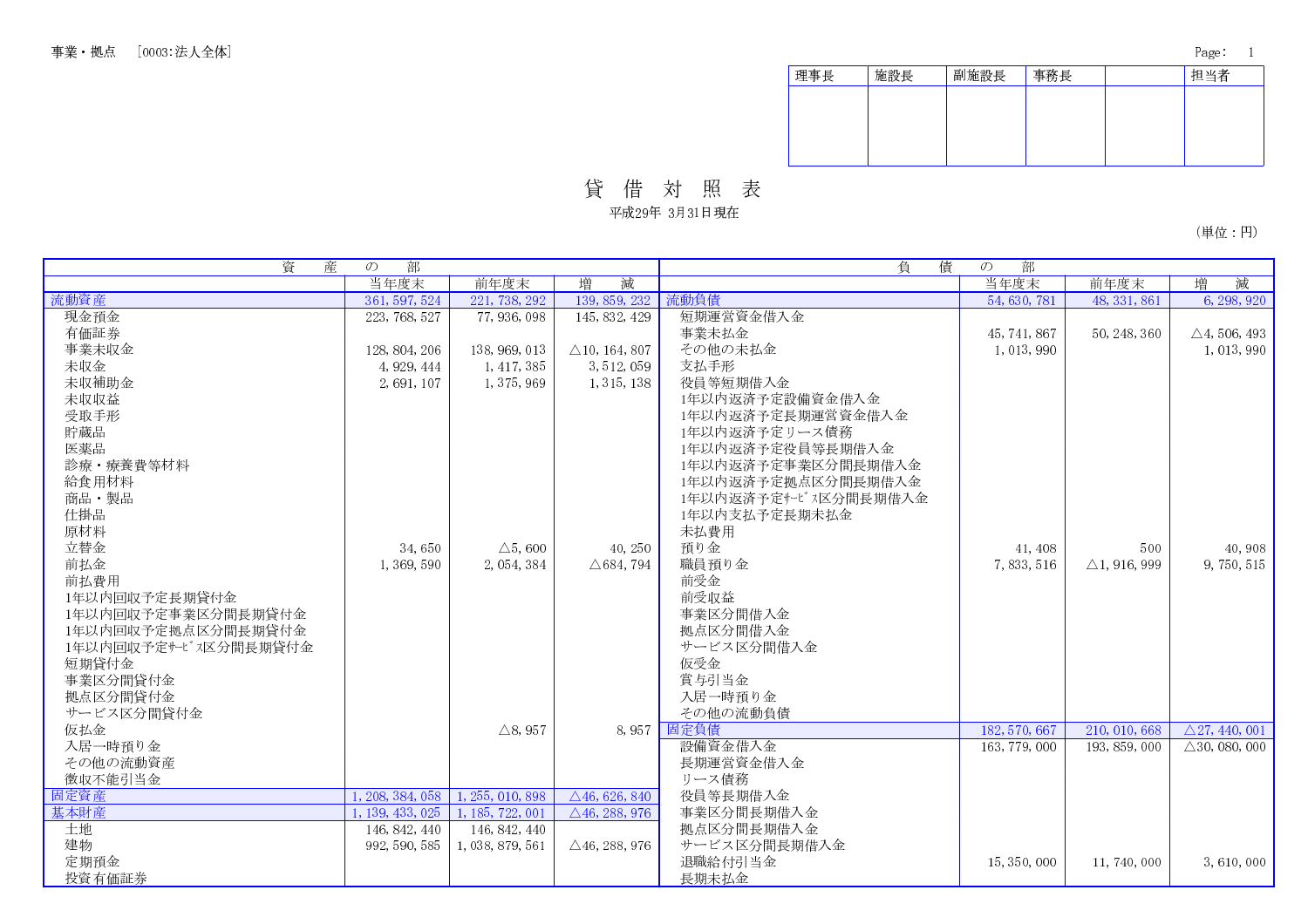# 貸借対照表

平成29年 3月31日現在

(単位:円)

| 資<br>産                 | 部<br>$\mathcal{O}$                       |              |                           | 債<br>負                 | 部<br>$\mathcal{O}$                       |                                          |                          |
|------------------------|------------------------------------------|--------------|---------------------------|------------------------|------------------------------------------|------------------------------------------|--------------------------|
|                        | 当年度末                                     | 前年度末         | 減<br>増                    |                        | 当年度末                                     | 前年度末                                     | 減<br>増                   |
| 減価償却累計額<br>$\Delta$    |                                          |              |                           | 長期預り金                  |                                          |                                          |                          |
| その他の固定資産               | 68, 951, 033                             | 69, 288, 897 | $\triangle$ 337, 864      | 入居一時預り金(固)             | 3, 441, 667                              | 4, 411, 668                              | $\triangle$ 970, 001     |
| 土地                     |                                          |              |                           | その他の固定負債               |                                          |                                          |                          |
| 建物                     | 814, 583                                 | 911,603      |                           | △97,020 負債の部合計         | 237, 201, 448                            | 258, 342, 529                            | $\triangle$ 21, 141, 081 |
| 構築物                    | 893, 380                                 | 967,859      | $\triangle$ 74, 479       |                        |                                          |                                          |                          |
| 機械及び装置                 |                                          |              |                           | 純<br>資                 | 産<br>部<br>$\mathcal{D}$                  |                                          |                          |
| 車輌運搬具                  | 5, 159, 965                              | 6,765,817    | $\triangle$ 1,605,852 基本金 |                        | 126, 595, 000                            | 126, 595, 000                            |                          |
| 器具及び備品                 | 18, 378, 217                             | 19, 875, 729 | $\triangle$ 1, 497, 512   | 基本金                    | 126, 595, 000                            | 126, 595, 000                            |                          |
| 建設仮勘定                  |                                          |              |                           | 国庫補助金等特別積立金            | 312, 310, 168                            | 325, 740, 020                            | $\triangle$ 13, 429, 852 |
| 減価償却累計額<br>$\triangle$ |                                          |              |                           | 国庫補助金等特別積立金            | 312, 310, 168                            | 325, 740, 020                            | $\triangle$ 13, 429, 852 |
| 有形リース資産                |                                          |              |                           | その他の積立金                | 46, 975, 435                             | 46, 975, 435                             |                          |
| 権利                     | 379, 288                                 | 379, 288     |                           | 移行時特別積立金               | 41, 822, 280                             | 41, 822, 280                             |                          |
| ソフトウェア                 | 297,000                                  |              | 297,000                   | 本部積立金                  | 5, 153, 155                              | 5, 153, 155                              |                          |
| 無形リース資産                |                                          |              |                           | その他の積立金                |                                          |                                          |                          |
| 投資有価証券                 |                                          |              |                           | 次期繰越活動増減差額             | 846, 899, 531                            | 814, 518, 697                            | 32, 380, 834             |
| 長期貸付金                  |                                          |              |                           | 次期繰越活動増減差額             | 846, 899, 531                            | 814, 518, 697                            | 32, 380, 834             |
| 事業区分間長期貸付金             |                                          |              |                           | (うち当期活動増減差額)           | 32, 380, 834                             | 18, 235, 319                             | 14, 145, 515             |
| 拠点区分間長期貸付金             |                                          |              |                           |                        |                                          |                                          |                          |
| サービス区分間長期貸付金           |                                          |              |                           |                        |                                          |                                          |                          |
| 退職給付引当資産               | 15, 350, 000                             | 11, 740, 000 | 3,610,000                 |                        |                                          |                                          |                          |
| 長期預り金積立資産              |                                          |              |                           |                        |                                          |                                          |                          |
| その他の流動資産               |                                          |              |                           |                        |                                          |                                          |                          |
| 差入保証金                  |                                          |              |                           |                        |                                          |                                          |                          |
| 長期前払費用                 |                                          |              |                           |                        |                                          |                                          |                          |
| 移行時特別積立資産              |                                          |              |                           |                        |                                          |                                          |                          |
| 移行時減価償却特別積立資産          | 19, 083, 778                             | 19, 083, 778 |                           |                        |                                          |                                          |                          |
| 本部積立資産                 | 5, 153, 155                              | 5, 153, 155  |                           |                        |                                          |                                          |                          |
| 入居一時預り資産(固)            | 3, 441, 667                              | 4, 411, 668  | $\triangle$ 970, 001      |                        |                                          |                                          |                          |
| その他の固定資産               |                                          |              |                           | 純資産の部合計                |                                          | $1, 332, 780, 134 \mid 1, 313, 829, 152$ | 18, 950, 982             |
| 資産の部合計                 | $1, 569, 981, 582 \mid 1, 476, 749, 190$ |              |                           | 93,232,392 負債及び純資産の部合計 | $1, 569, 981, 582 \mid 1, 572, 171, 681$ |                                          | $\triangle$ 2, 190, 099  |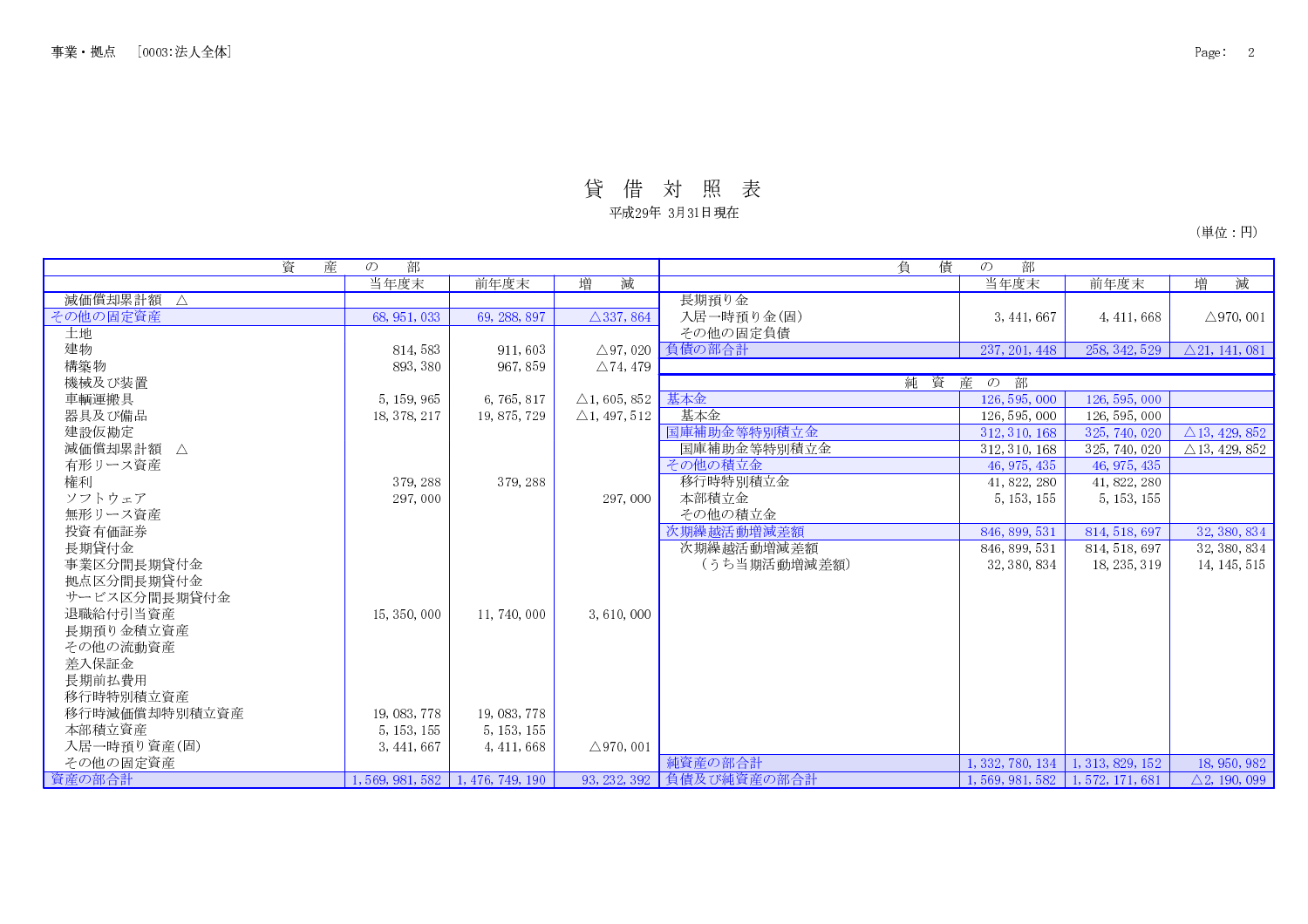! " # \$&%' )(\*# +,-

7&8:95;< =?>->-> 54@ ABC

## 資金収支計算書

- 
 

(単位:円)

|   |   | 勘<br>定<br>科<br>目    | 予算 | 決 算           | 差異                        |
|---|---|---------------------|----|---------------|---------------------------|
|   |   | 介護保険事業収入            |    | 843, 266, 023 | $\triangle$ 843, 266, 023 |
|   |   | 施設介護料収入             |    | 261, 028, 040 | $\triangle$ 261, 028, 040 |
|   |   | 介護報酬収入              |    | 233, 788, 423 | $\triangle$ 233, 788, 423 |
|   |   | 利用者負担金収入(公費)        |    |               |                           |
|   |   |                     |    | 796, 951      | $\triangle$ 796, 951      |
|   |   | 利用者負担金収入(一般)        |    | 26, 442, 666  | $\triangle$ 26, 442, 666  |
|   |   | 居宅介護料収入 (介護報酬収入)    |    | 191, 505, 351 | $\triangle$ 191, 505, 351 |
|   |   | 介護報酬収入              |    | 151, 307, 757 | $\triangle$ 151, 307, 757 |
|   |   | 介護予防報酬収入            |    | 40, 197, 594  | $\triangle$ 40, 197, 594  |
|   |   | 居宅介護料収入 (利用者負担金収入)  |    | 22, 528, 781  | $\triangle$ 22, 528, 781  |
|   |   | 介護負担金収入(公費)         |    | 692, 535      | $\triangle$ 692, 535      |
|   |   | 介護負担金収入(一般)         |    | 17, 105, 799  | $\triangle$ 17, 105, 799  |
|   |   | 介護予防負担金収入(公費)       |    | 522, 182      | $\triangle$ 522, 182      |
|   |   | 介護予防負担金収入(一般)       |    | 4, 208, 265   | $\triangle 4, 208, 265$   |
|   |   | 地域密着型介護料収入(介護報酬収入)  |    | 136, 764, 265 | $\triangle$ 136, 764, 265 |
|   |   | 介護報酬収入              |    | 135, 133, 240 | $\triangle$ 135, 133, 240 |
|   |   | 介護予防報酬収入            |    | 1,631,025     | $\triangle$ 1, 631, 025   |
|   |   | 地域密着型介護料収入(利用者負担金収) |    | 16, 783, 695  | $\triangle$ 16, 783, 695  |
|   |   | 介護負担金収入(公費)         |    | 186, 249      | $\triangle$ 186, 249      |
|   |   | 介護負担金収入(一般)         |    | 16, 447, 577  | $\triangle$ 16, 447, 577  |
|   |   | 介護予防負担金収入(公費)       |    | 1,839         | $\triangle$ 1, 839        |
|   |   | 介護予防負担金収入(一般)       |    | 148,030       | $\triangle$ 148, 030      |
|   |   | 居宅介護支援介護料収入         |    | 21, 109, 570  | $\triangle$ 21, 109, 570  |
|   |   |                     |    |               |                           |
|   |   | 居宅介護支援介護料収入         |    | 9, 430, 070   | $\triangle$ 9, 430, 070   |
|   |   | 介護予防支援介護料収入         |    | 11, 679, 500  | $\triangle$ 11, 679, 500  |
|   |   | 利用者等利用料収入           |    | 145, 558, 166 | $\triangle$ 145, 558, 166 |
|   |   | 施設サービス利用料収入         |    |               |                           |
|   |   | 居宅介護サービス利用料収入       |    |               |                           |
|   |   | 地域密着型介護サービス利用料収入    |    |               |                           |
|   | 収 | 食費収入(公費)            |    | 18, 222, 370  | $\triangle$ 18, 222, 370  |
|   |   | 食費収入(一般)            |    | 50, 328, 260  | $\triangle$ 50, 328, 260  |
|   |   | 居住費収入(公費)           |    | 13, 922, 620  | $\triangle$ 13, 922, 620  |
| 事 |   | 居住費収入(一般)           |    | 54, 425, 760  | $\triangle$ 54, 425, 760  |
|   |   | その他の利用料収入           |    | 8, 659, 156   | $\triangle$ 8, 659, 156   |
|   |   | その他の事業収入            |    | 47, 988, 155  | $\triangle$ 47, 988, 155  |
|   |   | 補助金事業収入             |    | 1, 492, 333   | $\triangle$ 1, 492, 333   |
|   |   | 市町村特別事業収入           |    | 9, 993, 327   | $\triangle$ 9, 993, 327   |
|   |   | 受託事業収入              |    | 28, 774, 000  | $\triangle$ 28, 774, 000  |
|   |   | その他の事業収入            |    | 7,728,495     | $\triangle$ 7, 728, 495   |
|   |   | (保険等査定減)            |    |               |                           |
|   |   | 老人福祉事業収入            |    | 25, 802, 459  | $\triangle$ 25, 802, 459  |
|   |   | 運営事業収入              |    | 25, 802, 459  | $\triangle$ 25, 802, 459  |
|   |   | 管理費収入               |    | 2, 031, 668   | $\triangle$ 2, 031, 668   |
|   |   | その他の利用料収入           |    |               |                           |
|   |   |                     |    | 13, 288, 791  | $\triangle$ 13, 288, 791  |
| 業 |   | 補助金事業収入             |    | 10, 482, 000  | $\triangle$ 10, 482, 000  |
|   |   | その他の事業収入            |    |               |                           |
|   |   | 障害福祉サービス等事業収入       |    | 8, 376, 220   | $\triangle$ 8, 376, 220   |
|   |   | 自立支援給付費収入           |    | 8, 376, 220   | $\triangle$ 8, 376, 220   |
|   |   | 介護給付費収入             |    | 8, 376, 220   | $\triangle$ 8, 376, 220   |
|   |   | 特例介護給付費収入           |    |               |                           |
|   |   | 訓練等給付費収入            |    |               |                           |
|   |   | 特例訓練等給付費収入          |    |               |                           |
|   |   | 地域相談支援給付費収入         |    |               |                           |
|   |   | 特例地域相談支援給付費収入       |    |               |                           |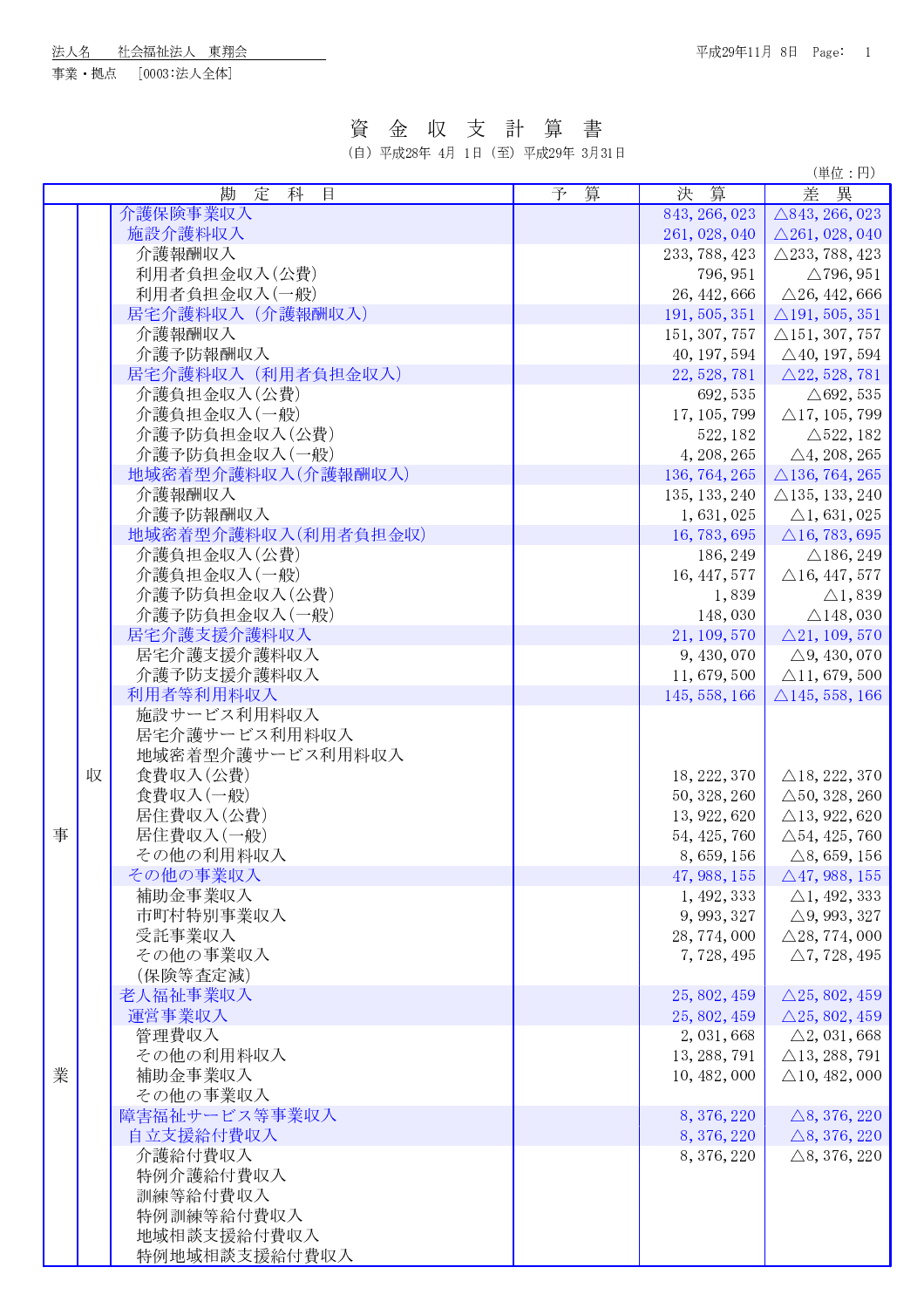#### 資 金 収 支 計 篁 書

(自) 平成28年 4月 1日 (至) 平成29年 3月31日

(単位:円) 决算 勘 定 科 目 予 算 差異 計画相談支援給付費収入 特例計画相談支援給付費収入 活 医療事業収入 11, 992, 774  $\triangle$ 11, 992, 774 訪問看護療養費収入 11.564.006  $\triangle$ 11, 564, 006 訪問看護利用料収入 390, 470  $\triangle$ 390, 470 入 訪問看護基本利用料収入 390.470  $\triangle$ 390, 470 訪問看護その他の利用料収入 その他の医療事業収入 38, 298  $\triangle$ 38, 298 補助金事業収入 受託事業収入 その他の医療事業収入 38, 298  $\triangle$ 38, 298 (保険等查定減) その他の事業収入 その他の事業収入 動 その他の事業収入 補助金事業収入 受託事業収入 その他の事業収入 その他の収入 その他の収入 借入金利息補助金収入 借入金利息補助金収入 経常経費寄附金収入 経常経費寄附金収入 12,088 受取利息配当金収入  $\triangle$ 12,088 受取利息配当金収入 12.088  $\triangle$ 12,088 に  $\triangle$ 5, 188, 859 その他の収入 5, 188, 859 受入研修費収入  $\triangle$ 240,631 240,631 利用者等外給食費収入 3.049.900  $\triangle$ 3.049.900  $\triangle$ 1, 898, 328 雑収入 1,898,328 流動資産評価益等による資金増加額 有価証券売却益 有価証券評価益 為替差益 事業活動収入計(1) 894, 638, 423  $\triangle$ 894, 638, 423 人件費支出 634, 944, 937  $\triangle$ 634, 944, 937 役員報酬支出 9,530,000  $\triangle$ 9, 530, 000 職員給料支出 406, 337, 770  $\triangle$ 406, 337, 770 よ 職員賞与支出 79, 965, 000  $\triangle$ 79, 965, 000 非常勤職員給与支出 47, 419, 967  $\triangle$ 47, 419, 967 派遣職員費支出 12.463.616  $\triangle$ 12.463.616 退職給付支出 2, 986, 200  $\triangle$ 2, 986, 200 法定福利費支出 76, 242, 384  $\triangle$  76, 242, 384 事業費支出 117, 098, 476  $\triangle$ 117, 098, 476 給食費支出  $\triangle$ 48, 989, 379 48, 989, 379 介護用品費支出 7.487.694  $\wedge$  7.487.694 医薬品費支出 2, 927, 801  $\triangle 2, 927, 801$ 診療·療養等材料費支出 保健衛生費支出 9,596,437  $\triangle$ 9, 596, 437 医療費支出 1,830  $\triangle$ 1,830  $\zeta$ 被服費支出 25,961  $\triangle$ 25, 961 教養娯楽費支出 2, 328, 189  $\triangle 2, 328, 189$ 日用品費支出 4, 179, 013  $\triangle 4, 179, 013$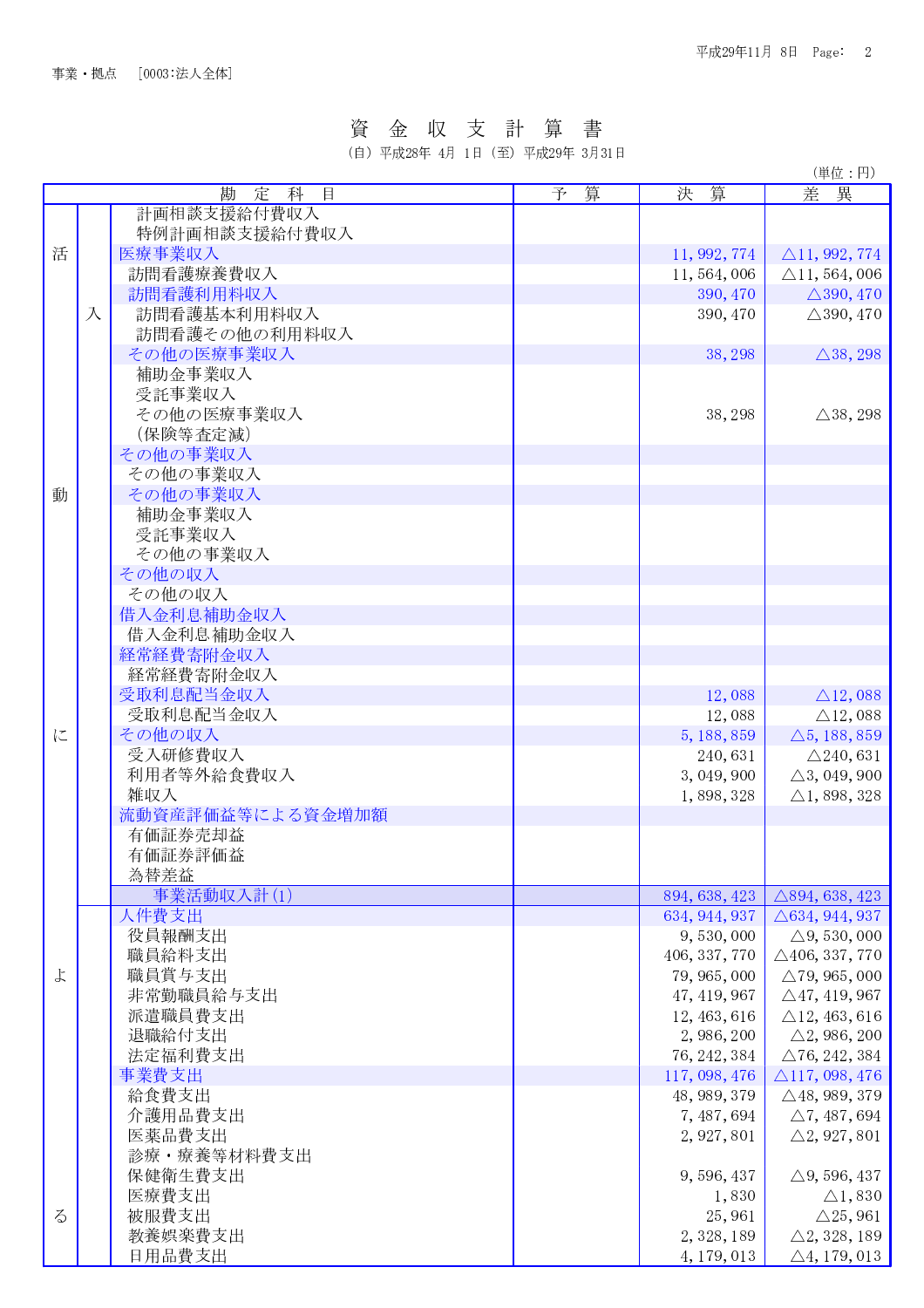## 資金収支計算書

(自) 平成28年 4月 1日 (至) 平成29年 3月31日

(単位·円)

|   |   | 定<br>目<br>勘<br>科 | 算<br>予 | 算<br>決        | 異<br>差                    |
|---|---|------------------|--------|---------------|---------------------------|
|   |   |                  |        |               |                           |
|   |   | 保育材料費支出          |        |               |                           |
|   |   | 本人支給金支出          |        |               |                           |
|   |   | 水道光熱費支出          |        | 28, 954, 106  | $\triangle$ 28, 954, 106  |
|   |   | 燃料費支出            |        | 29, 445       | $\triangle$ 29, 445       |
|   |   | 消耗器具備品費支出        |        | 3,783,967     | $\triangle$ 3, 783, 967   |
|   | 支 | 保険料支出            |        | 2, 645, 738   | $\triangle$ 2, 645, 738   |
|   |   | 賃借料支出            |        | 1, 654, 843   | $\triangle 1, 654, 843$   |
|   |   | 教育指導費支出          |        | 3,750         | $\triangle 3, 750$        |
|   |   |                  |        |               |                           |
|   |   | 就職支度費支出          |        |               |                           |
| 収 |   | 葬祭費支出            |        |               |                           |
|   |   | 車輌費支出            |        | 4, 204, 173   | $\triangle 4, 204, 173$   |
|   |   | 管理費返還支出          |        |               |                           |
|   |   | その他の費用支出         |        |               |                           |
|   |   | 雑支出              |        | 286, 150      | $\triangle$ 286, 150      |
|   |   | 事務費支出            |        | 54, 236, 953  | $\triangle$ 54, 236, 953  |
|   |   | 福利厚生費支出          |        | 2, 296, 200   |                           |
|   |   |                  |        |               | $\triangle$ 2, 296, 200   |
|   |   | 職員被服費支出          |        | 581, 520      | $\triangle$ 581, 520      |
|   |   | 旅費交通費支出          |        | 400, 830      | $\triangle$ 400, 830      |
|   |   | 研修研究費支出          |        | 2, 107, 535   | $\triangle 2, 107, 535$   |
|   |   | 事務消耗品費支出         |        | 4, 056, 903   | $\triangle 4, 056, 903$   |
|   |   | 印刷製本費支出          |        | 1,542,072     | $\triangle$ 1, 542, 072   |
| 支 |   | 水道光熱費支出          |        |               |                           |
|   |   | 燃料費支出            |        |               |                           |
|   |   | 修繕費支出            |        | 4, 848, 033   | $\triangle$ 4, 848, 033   |
|   |   |                  |        |               |                           |
|   |   | 通信運搬費支出          |        | 2,629,928     | $\triangle 2, 629, 928$   |
|   |   | 会議費支出            |        | 411, 484      | $\triangle$ 411, 484      |
|   |   | 広報費支出            |        | 400, 906      | $\triangle$ 400, 906      |
|   |   | 業務委託費支出          |        | 26, 386, 645  | $\triangle$ 26, 386, 645  |
|   |   | 手数料支出            |        | 39, 364       | $\triangle$ 39, 364       |
|   | 出 | 保険料支出            |        | 684, 794      | $\triangle$ 684, 794      |
|   |   | 賃借料支出            |        |               |                           |
|   |   | 土地·建物賃借料支出       |        | 360,000       | $\triangle$ 360, 000      |
|   |   | 租税公課支出           |        | 165, 613      | $\triangle$ 165, 613      |
|   |   |                  |        |               |                           |
|   |   | 保守料支出            |        | 5, 648, 238   | $\triangle$ 5, 648, 238   |
|   |   | 涉外費支出            |        | 912, 748      | $\triangle$ 912, 748      |
|   |   | 諸会費支出            |        | 764, 140      | $\triangle$ 764, 140      |
|   |   | その他の費用支出         |        |               |                           |
|   |   | 雑支出              |        |               |                           |
|   |   | 利用者負担軽減額         |        | 732, 632      | $\triangle$ 732, 632      |
|   |   | 利用者負担軽減額         |        | 732, 632      | $\triangle$ 732, 632      |
|   |   | 支払利息支出           |        | 2,791,263     | $\triangle 2, 791, 263$   |
|   |   | 支払利息支出           |        | 2,791,263     | $\triangle 2, 791, 263$   |
|   |   |                  |        |               |                           |
|   |   | その他の支出           |        | 3, 049, 900   | $\triangle$ 3, 049, 900   |
|   |   | 利用者等外給食費支出       |        | 3, 049, 900   | $\triangle$ 3, 049, 900   |
|   |   | 雑支出              |        |               |                           |
|   |   | 流動資産評価損等による資金減少額 |        |               |                           |
|   |   | 有価証券売却損          |        |               |                           |
|   |   | 資産評価損            |        |               |                           |
|   |   | 有価証券評価損          |        |               |                           |
|   |   | 資産評価損            |        |               |                           |
|   |   | 為替差損             |        |               |                           |
|   |   |                  |        |               |                           |
|   |   | 徴収不能額            |        |               |                           |
|   |   | 事業活動支出計(2)       |        | 812, 854, 161 | $\triangle$ 812, 854, 161 |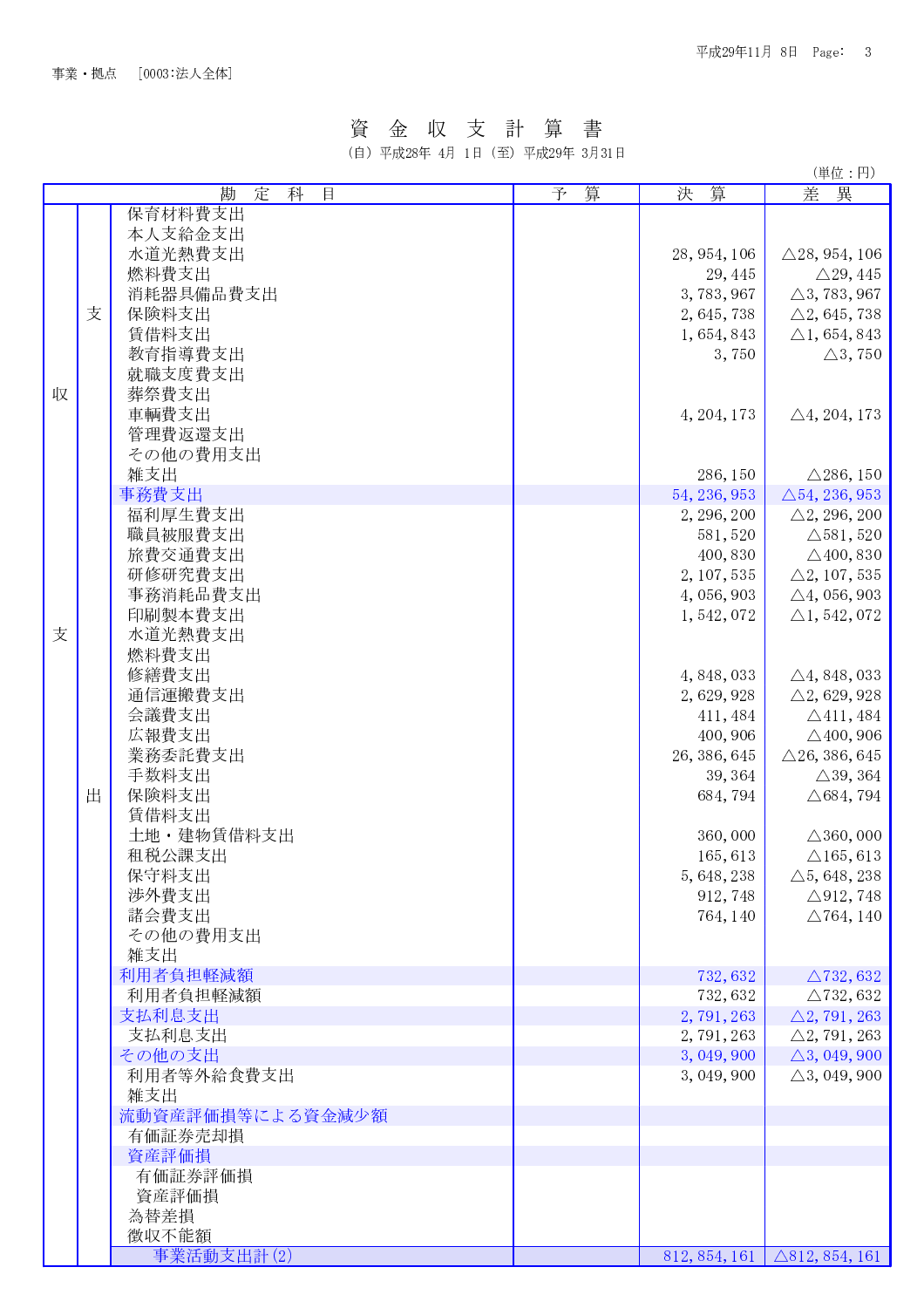### 資金収支計算 書

(自) 平成28年 4月 1日 (至) 平成29年 3月31日

(単位:円) 差異 勘定科目 予 算 決 算 事業活動資金収支差額(3)=(1)-(2) 81.784.262  $\triangle$ 81. 784. 262 施設整備等補助金収入 2, 167, 000  $\triangle$ 2, 167, 000 施設整備等補助金収入 2, 167, 000  $\triangle 2, 167, 000$ 設備資金借入金元金償還補助金収入 施設整備等寄附金収入 収 施設整備等寄附金収入 設備資金借入金元金償還寄附金収入 施 設備資金借入金収入 設備資金借入金収入 設 固定資産売却収入 入 車輌運搬具売却収入 整 器具及び備品売却収入 その他の売却収入 その他の施設整備等による収入 備 その他の収入 施設整備等収入計(4) 等 2, 167, 000  $\triangle$ 2, 167, 000 設備資金借入金元金償還支出 30, 080, 000  $\triangle$ 30, 080, 000 に 設備資金借入金元金償還支出 30,080,000  $\triangle$ 30, 080, 000 固定資産取得支出 10.353.440  $\triangle$ 10, 353, 440  $\downarrow$ 土地取得支出 支 建物取得支出 5, 740, 416  $\triangle$ 5, 740, 416  $\zeta$ 車輌運搬具取得支出 1, 285, 246  $\triangle$ 1, 285, 246 器具及び備品取得支出 3, 003, 778  $\triangle$ 3, 003, 778 収 その他の取得支出 324.000  $\triangle$ 324, 000 固定資産除却·廃棄支出 支 出 固定資産除却・廃棄支出 ファイナンス・リース債務の返済支出 ファイナンス・リース債務の返済支出 その他の施設整備等による支出 その他の支出 施設整備等支出計(5) 40, 433, 440  $\triangle$ 40, 433, 440 施設整備等資金収支差額(6)=(4)-(5)  $\triangle$ 38, 266, 440 38, 266, 440 長期運営資金借入金元金償還寄附金収入 長期運営資金借入金元金償還寄附金収入 長期運営資金借入金収入 長期運営資金借入金収入 長期貸付金回収収入 長期貸付金回収収入 投資有価証券売却収入 投資有価証券売却収入 積立資産取崩収入 1.730.000  $\wedge$ 1.730.000 退職給付引当資産取崩収入 930,000  $\triangle$ 930, 000 長期預り金積立資産取崩収入 収 入居時一時預り金収入 800,000  $\triangle 800, 000$ そ 事業区分間長期借入金収入 事業区分間長期借入金収入 拠点区分間長期借入金収入 拠点区分間長期借入金収入  $\mathcal{O}$ サービス区分間長期借入金収入 サービス区分間長期借入金収入 事業区分間長期貸付金回収収入 事業区分間長期貸付金回収収入 拠点区分間長期貸付金回収収入 他